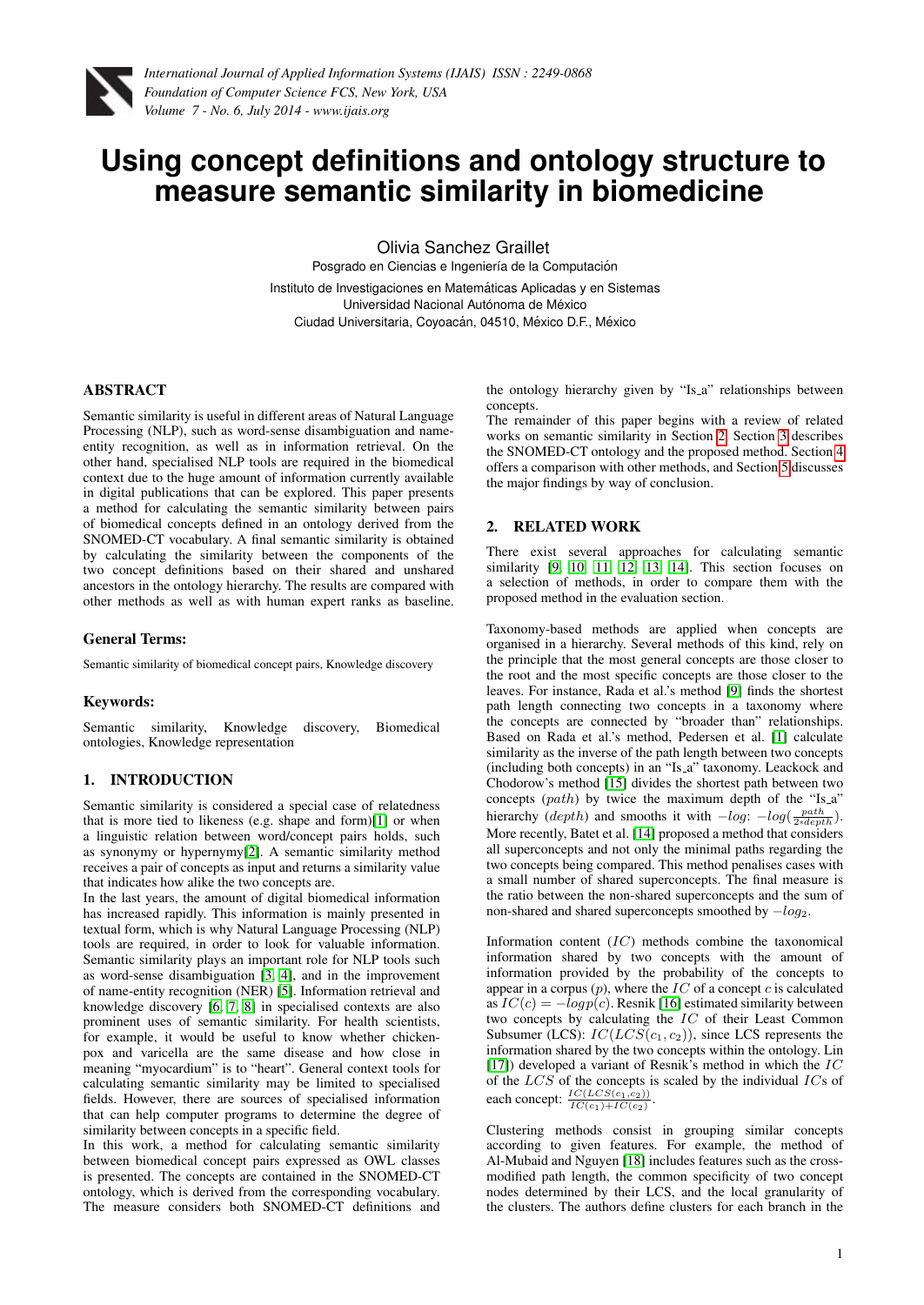

hierarchy with respect to the root node. Common specificity determines that lower level concept pairs are more similar than higher level concept pairs.

Context vector methods, on the other hand, are based on the idea that similar words are surrounded by similar contexts. Therefore, co-occurrence vectors of words extracted from a certain context (context vectors) are created. Words are obtained from a corpus by using a fix window, and semantic relatedness is calculated as the cosine of the angle between the context vectors of the two concepts being compared. Pedersen et al. adopted their context vector method from the general context [\[19\]](#page-4-8) to the biomedical context [\[1\]](#page-3-0). For their analysis, words and definitions were extracted from 16 million diagnosis phrases contained in the Mayo Clinic corpus applying a one-line window. This corpus contains descriptions of clinical problems that have been collected in the Mayo Clinic. A pre-processing to clean the data from noise and redundancy contained in natural language texts was applied. Term descriptions were added to the associated SNOMED-CT concepts to create the context vectors of concepts. The method obtains high results when all notes are used in the corpus, and lower results, when using only the Impression/Report/Plan (IP) section. The results drop when only 100,000 notes are employed. The availability of suitable corpora, an efficient data-cleaning process, and the amount of text used determine the performance of this kind of method.

## <span id="page-1-0"></span>3. MATERIAL AND METHODS

## 3.1 The SNOMED-CT ontology

SNOMED-CT[1](#page-1-1) (Systematized Nomenclature of Medicine-Clinical Terms) is a biomedical terminological resource with a wide coverage. It includes "Is<sub>-a</sub>" relationships that link concepts within a hierarchy and attribute relationships that allow links between concepts across hierarchies [\[20\]](#page-4-9). The "Is\_a" relationship relates a concept to its more general concepts. For example, "viral pneumonia" has an "Is\_a" relationship to the more general concept "pneumonia". Attribute relationships represent other aspects of the definition of a concept. For example, "viral pneumonia" has a "causative agent" relationship to "virus" and a "finding site" relationship to "lung".<sup>[2](#page-1-2)</sup>

For this study, the SNOMED-CT vocabulary was transformed into an OWL file with the Perl tool provided by IHTSDOP (International Health Terminology Standards Development Organisation)<sup>[3](#page-1-3)</sup> that is responsible for maintaining SNOMED-CT. The RF2 SNOMED-CT files used for the ontology transformation were realised in July 2013 by IHTSDOP.

The obtained ontology contains 297,327 OWL classes (concept definitions) organized into top-level hierarchies joint together by a root node. The top-level hierarchies are: Body structure, Clinical finding, Environment or geographical location, Observable entity, Organism, Pharmaceutical/biologic product, Physical force, Physical object, Procedure, Qualifier Value, Record artifact, Situation with explicit content, Social context, Special concept, Specimen, Staging and scales, and Substance. The attribute relationships correspond to 62 OWL object properties such as Laterality, Associated With, Finding Method, Finding Site, Has Definitional Manifestation, Has Interpretation, Interprets, Pathological Process, Severity, Occurrence, Component, Has Specimen, Measurement Method, Property, Scale Type, Has Active Ingredient, Has Dose Form, Has Active Ingredient, Has Focus, Has Intent, Method, Priority, Procedure Device, Procedure Morphology, Procedure Site, Surgical Approach, Using Energy, Using Substance, Associated

```
<owl:Class rdf:about="#13200003">
  <rdfs:label xml:lang="en">Peptic ulcer</rdfs:label>
  <owl:equivalentClass><owl:Class>
   <owl:intersectionOf rdf:parseType="Collection">
    <owl:Class rdf:about="#119291004"/>
    <owl:Class rdf:about="#40845000"/>
    <owl:Restriction>
      <owl:onProperty rdf:resource="#363698007"/>
      <owl:someValuesFrom rdf:resource="#62834003"/>
    </owl:Restriction>
    <owl:Restriction>
      <owl:onProperty rdf:resource="#116676008"/>
      <owl:someValuesFrom rdf:resource="#56208002"/>
    </owl:Restriction>
   </owl:intersectionOf>
  </owl:Class></owl:equivalentClass>
</owl:Class>
<owl:Class rdf:about="#6574001">
  <rdfs:label xml:lang="en">Necrosis</rdfs:label>
  <rdfs:subClassOf rdf:resource="#37782003"/>
```
</owl:Class>

```
<owl:ObjectProperty rdf:about="#363698007">
  <rdfs:label xml:lang="en">Finding site</rdfs:label>
  <rdfs:subPropertyOf rdf:resource="#Property"/>
</owl:ObjectProperty>
```
#### <span id="page-1-5"></span>Fig. 1. Example of OWL classes

Finding, etc. Some of these relationships are organised into hierarchies. For example, "Causative agent" is an "Associated With" relationship. There are more than 890,000 logicallydefining relationships among all concepts.[4](#page-1-4)

Java 1.6.0 27 and Jena 2.11.0 (the ontology framework for Java) are used to automatically traverse and extract information from the ontology.

As an example of the OWL concept representation obtained, Fig. [1](#page-1-5) shows the corresponding OWL classes for concepts "Peptic ulcer" and "Necrosis", and property "Finding site".

## 3.2 Semantic similarity measure

A concept can be defined as a subclass of another concept (here called general concept) or as a concept formed by the intersection of concepts and properties with their respective fillers (here called composed concept). In Fig. [1,](#page-1-5) "Peptic ulcer" is a composed concept and "Necrosis" is a general concept.

In a first consideration of the problem, similarity between two concepts  $c$  and  $d$ , is calculated with  $(1)$ , in which the ontological hierarchy is employed.

<span id="page-1-6"></span>
$$
sim(c,d) = \frac{\lambda_1}{\lambda_1 + \lambda_2} \tag{1}
$$

where:

 $-\lambda_1$  is the number of shared ancestors between c and d

 $-\lambda_2$  is the number of unshared ancestors between c and d, counting  $c$  and  $d$ 

However, sim does not consider the definition of concepts that may contain valuable information. In order to capture most of the common information between two concepts (OWL classes), the semantic similarity of two defined concepts is calculated

<span id="page-1-1"></span> $1$ www.nlm.nih.gov/research/umls/Snomed/snomed\_main.html

<span id="page-1-3"></span><span id="page-1-2"></span><sup>2</sup>http://www.ihtsdo.org/snomed-ct/snomed-ct0/snomed-ct-components/ <sup>3</sup>http://www.ihtsdo.org/

<span id="page-1-4"></span><sup>4</sup> ihtsdo.org/fileadmin/user upload/doc/download/doc SnomedCT ReleaseNotes Current-en-US INT 20130731.pdf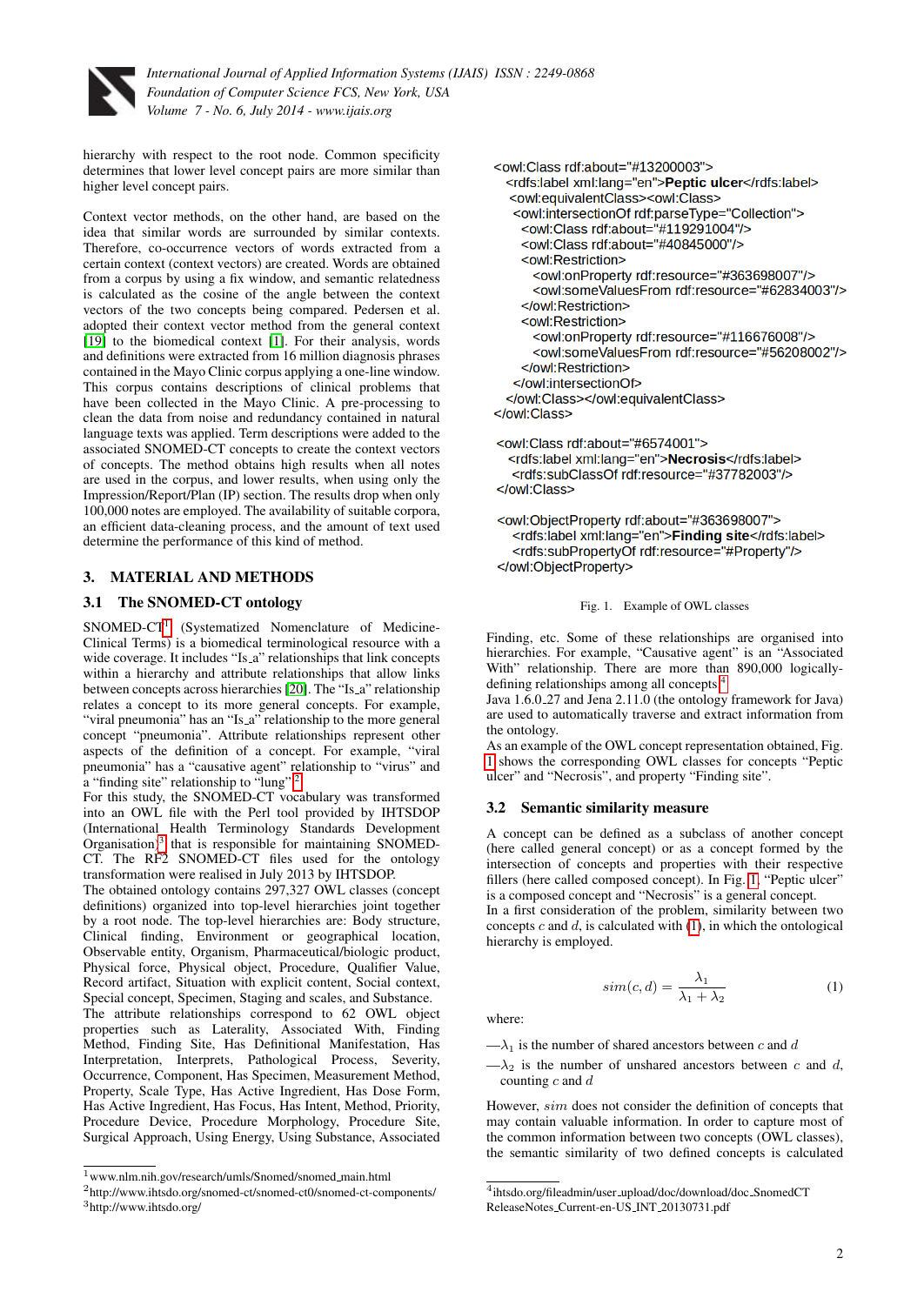

as the average of the sum of similarities (sim) between the corresponding concepts included in the respective definitions.

In this way, besides capturing ontological information, the measure also captures important information that otherwise would be omitted when only counting the number of common and uncommon ancestors between concepts. For example, in Fig. [2,](#page-2-2) where nodes correspond to concepts and edges to "Is a' relationships, there are several uncommon ancestors and only one common ancestor  $(T)$  of "Disorder of blood vessel" and "Blood vessel structure", which would result in a low similarity value. However, these concepts should be related to some degree. In order to capture this relationship, the measure has to consider that "Blood vessel structure" is present in the definition of "Disorder of blood vessel" as can be seen in definition (a).

- (a) Disorder\_of\_blood\_vessel  $\equiv$ Disorder of cardiovascular system  $\Box$ ∃ finding site(Blood vessel structure)
- (b) Blood\_vessel\_structure  $\equiv$  Soft\_tissues  $\sqcap$ Structure\_of\_cardiovascular\_system  $\sqcap$ Body organ structure)

Based on the previous considerations, the semantic similarity value between two defined concepts  $C$  and  $D$  is calculated with  $(2)$ :

<span id="page-2-3"></span>sem<sub>-</sub>sim(C, D) = 
$$
\frac{\sum_{i=1}^{n} \sum_{j=1}^{m} sim(c_i, d_j)}{n * m}
$$
 (2)

Where:

- $-sim(c_i, d_j)$  is the similarity between concept  $c_i \in T_C$  and concept  $d_j \in T_D$
- $-T_C$  is either the set of concept names (classes) contained in the *intersectionOf* and *someValuesFrom* declarations in the definition of  $C$  (i.e.,  $C$  is a combined concept) or  $C$  itself, if C has only one parent in its *subClassOf* declaration (i.e., C is a general concept)
- $-T_D$  is either the set of concept names (classes) contained in the *intersectionOf* and *someValuesFrom* declarations in the definition of  $D$  (i.e.,  $D$  is a combined concept) or  $D$  itself, if D has only one parent in its *subClassOf* declaration (i.e., D is a general concept)
- $-n$  and m are the number of concepts in  $T_C$  and  $T_D$ respectively

For example, the semantic similarity value for "Blood vessel structure" (A) and "Disorder of blood vessel" (B) –whose respective definitions are outlined under (a) and (b)− would be calculated as shown in Fig. [3.](#page-2-4)

#### <span id="page-2-0"></span>4. RESULTS AND EVALUATION

The dataset included in the work of Pedersen et al. [\[1\]](#page-3-0) has been used as baseline for the evaluation. This dataset consists of 29 pairs of biomedical concepts ranked by three physicians and nine medical experts, using a 4-point scale: synonymous (4), related (3), marginally related (2), and unrelated (1). Table [1](#page-3-10) contains the average ranks given by each group.

In order to compare the methods described in section [2](#page-0-0) with the proposed method, the Spearman correlation coefficients between the results obtained by the proposed method and the ones for physicians, coders, and both (average of the two groups) were calculated, replicating Pedersen et al. and other authors. The correlation coefficients obtained by the methods of Pedersen et al. Lin, Resnik, and Leacock, and Chodorow, as well as the Path Length method are published in [\[1\]](#page-3-0). The correlation coefficients obtained by Batet et al.'s method are published in



<span id="page-2-2"></span>Fig. 2. Extract of the SNOMED-CT ontology showing concepts "Disorder of blood vessel" and "Blood vessel structure"

| sem_sim(A, B) = [sim(Disorder of cardiovascular system,      |
|--------------------------------------------------------------|
| Soft tissues) +                                              |
| sim(Disorder of cardiovascular system,                       |
| Structure of cardiovascular system) +                        |
| sim(Disorder of cardiovascular system,                       |
| Body organ structure) +                                      |
| sim(Blood vessel structure, Soft tissues) +                  |
| sim(Blood vessel structure,                                  |
| Structure of cardiovascular system) +                        |
| sim(Blood vessel structure, Body organ structure)] / (2 * 3) |

<span id="page-2-4"></span>Fig. 3. Example of semantic similarity calculation between "Blood vessel structure"  $(A)$  and "Disorder of blood vessel"  $(B)$ 

[\[14\]](#page-4-3), and the correlation coefficients obtained by Al-Mubaid and Nguyen's method are published in [\[18\]](#page-4-7). The last authors only report the correlations in the coders group because they consider that the rating scores of coders are more reliable than the ones of physicians, given that the level of agreement and number of participants reported in [\[1\]](#page-3-0) are higher in the group of coders than in the one of physicians.

#### <span id="page-2-1"></span>5. DISCUSSION AND CONCLUSIONS

#### 5.1 Discussion

The previous section showed the correlation coefficients obtained by the proposed method and other methods for calculating semantic similarity in relation to the respective baseline concept pair scores. As Table [2](#page-3-11) illustrates, the highest correlation coefficients in the group of physicians are obtained by Pedersen et al.'s (All sections) method (0.84), followed by the proposed method (0.70); while the highest correlations in the group of coders are obtained by the proposed method (0.80) followed by both Pedersen et al.'s method (All sections) (0.75). In general, the proposed method has obtained higher correlations than the path methods (i.e., path length, and Leackock and Chodorow), the  $IC$  methods (i.e., Resnik, and Lin), the cluster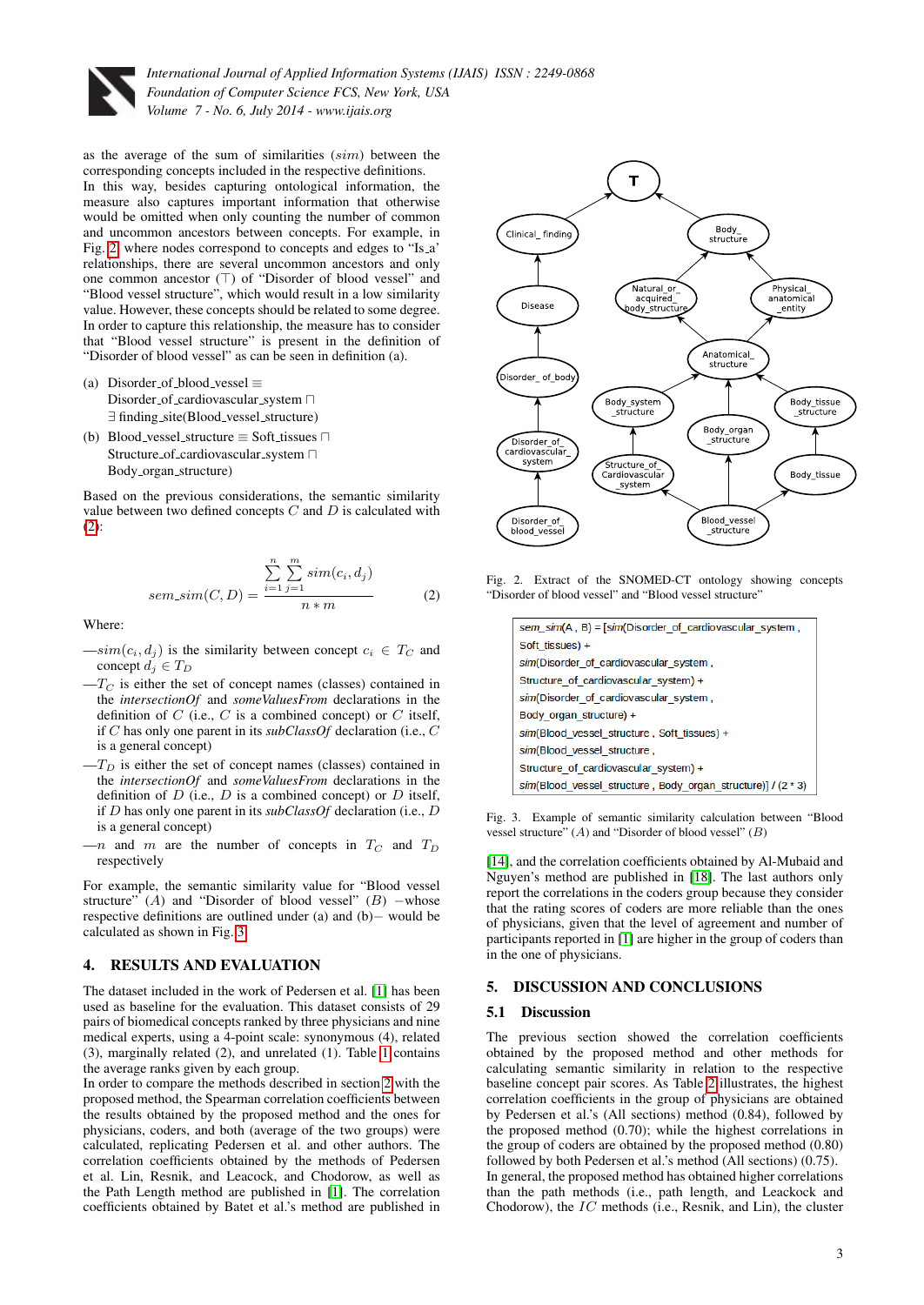

<span id="page-3-10"></span>

|  |  |  |  |  | Table 1. Baseline data: averaged experts' relatedness scores (scale 1-4) |  |  |  |  |
|--|--|--|--|--|--------------------------------------------------------------------------|--|--|--|--|
|--|--|--|--|--|--------------------------------------------------------------------------|--|--|--|--|

| Term 1                   | Term 2                  | Physician | Coder |
|--------------------------|-------------------------|-----------|-------|
| Renal failure            | Kidney failure          | 4.0       | 4.0   |
| Heart                    | Myocardium              | 3.3       | 3.0   |
| Stroke                   | Infarct                 | 3.0       | 2.8   |
| Abortion                 | Miscarriage             | 3.0       | 3.3   |
| Delusion                 | Schizophrenia           | 3.0       | 2.2   |
| Congestive heart failure | Pulmonary edema         | 3.0       | 1.4   |
| Metastasis               | Adenocarcinoma          | 2.7       | 1.8   |
| Calcification            | <b>Stenosis</b>         | 2.7       | 2,0   |
| Diarrhea                 | Stomach cramps          | 2.3       | 1.3   |
| Mitral stenosis          | Atrial fibrillation     | 2.3       | 1.3   |
| Rheumatoid arthritis     | Lupus                   | 2.0       | 1.1   |
| Brain tumor              | Intracranial hemorrhage | 2.0       | 1.3   |
| Carpal tunnel syndrome   | Osteoarthritis          | 2.0       | 1.1   |
| Diabetes mellitus        | Hypertension            | 2.0       | 1.0   |
| Acne                     | Syringe                 | 2.0       | 1.0   |
| Antibiotic               | Allergy                 | 1.7       | 1.2   |
| Cortisone                | Total knee replacement  | 1.7       | 1.0   |
| Pulmonary embolus        | Myocardial infarction   | 1.7       | 1.2   |
| Pulmonary fibrosis       | Lung cancer             | 1.7       | 1.4   |
| Cholangiocarcinoma       | Colonoscopy             | 1.3       | 1.0   |
| Lymphoid hyperplasia     | Laryngeal cancer        | 1.3       | 1.0   |
| Multiple sclerosis       | Psychosis               | 1.0       | 1.0   |
| Appendicitis             | Osteoporosis            | 1.0       | 1.0   |
| Rectal polyp             | Aorta                   | 1.0       | 1.0   |
| Xerostomia               | Alcoholic cirrhosis     | 1.0       | 1.0   |
| Peptic ulcer disease     | Myopia                  | 1.0       | 1.0   |
| Depression               | Cellulitis              | 1.0       | 1.0   |
| Varicose vein            | Entire knee meniscus    | 1.0       | 1.0   |
| Hyperlipidemia           | Metastasis              | 1.0       | 1.0   |
|                          |                         |           |       |

<span id="page-3-11"></span>Table 2. Correlation coefficients of different methods in relation to baseline scores

| Method                                      | Physician | Coder | <b>Both</b> |  |  |  |  |
|---------------------------------------------|-----------|-------|-------------|--|--|--|--|
| Pedersen et al. (All section, 1M notes)     | 0.84      | 0.75  | 0.76        |  |  |  |  |
| <b>Proposed method</b>                      | 0.70      | 0.80  | 0.74        |  |  |  |  |
| Pedersen et al. (IP section only, 1M notes) | 0.62      | 0.68  | 0.69        |  |  |  |  |
| Batet et al.                                | 0.60      | 0.79  | 0.73        |  |  |  |  |
| Lin                                         | 0.60      | 0.75  | 0.69        |  |  |  |  |
| Al-Mubaid and Nguyen                        |           | 0.66  |             |  |  |  |  |
| Resnik                                      | 0.45      | 0.62  | 0.55        |  |  |  |  |
| Path Length                                 | 0.36      | 0.51  | 0.48        |  |  |  |  |
| Leacock and Chodorow                        | 0.35      | 0.50  | 0.47        |  |  |  |  |
|                                             |           |       |             |  |  |  |  |

method (i.e., Al-Mubaid and Nguyen), and the taxonomy-based method of Batet et al.

The fact that Pedersen et al. consider relatedness rather than similarity might explain that their method obtains a high correlation with the group of physicians. However, their method needs pre-processing work and a large amount of data in order to get high correlations.

With the exception of Pedersen et al.'s (All sections) method, in general all the methods have obtained higher correlations in the group of coders than in the one of physicians. As Pedersen et al. have observed in the context of their analysis, a possible cause of this is the way coders and physicians are trained, physicians are trained in the diagnosis and treatment of patients, while coders are trained in the use of hierarchical classifications. It can then be speculated that since physicians are more specialised than coders, they are more likely to take further relationships between concepts into account.

## 5.2 Conclusions

This work has presented a method for calculating semantic similarity between two biomedical concepts defined as OWL classes. The method considers the amount of shared and nonshared information between the parts of the two concepts by counting the common and uncommon ancestors between them in an "Is a" ontological structure.

The proposed method has shown a good performance and has the advantage that it only requires the structure of a widely used and permanently maintained ontology. It does neither need a big collection of texts nor preprocessing to get rid of noise and ambiguity of text. The proposed method could also be applied in other areas of study provided that there is an OWL ontology with similar class definitions like the ones used in this work.

However, it is important to keep in mind that any critical evaluation of results will need to take into account the way in which concepts are defined, the expressive language used, the structure of the ontology, the coverage of the data, and the correctness of the information.

In future work, other types of relationships than "Is<sub>-a</sub>" will be considered, such as attributive relationships included in SNOMED-CT, in order to improve the results of the proposed method, especially in comparison to physicians.

# 6. ACKNOWLEDGEMENTS

This work was supported by a grant from the Mexican National Council for Science and Technology (CONACYT).

# 7. REFERENCES

- <span id="page-3-0"></span>[1] T. Pedersen, S.V. Pakhomov, S. Patwardhan, and C.G. Chute. Measures of semantic similarity and relatedness in the biomedical domain. *Journal of Biomedical Informatics*, 40(3):288–299, 2007.
- <span id="page-3-1"></span>[2] A. Budanitsky and G. Hirst. Evaluating wordnetbased measures of semantic relatedness. *Computational Linguistics*, 32(1):13–47, 2006.
- <span id="page-3-2"></span>[3] S. Patwardhan, S. Banerjee, and T. Pedersen. Using measures of semantic relatedness for word sense disambiguation. In *Proceedings of the Forth International Conference on Computational Linguistics and Intelligent Text Processing*, CICLing'03, pages 241–257, Mexico City, Mexico, 2003.
- <span id="page-3-3"></span>[4] L. Kobyliński and M. Kopeć. Semantic similarity functions in word sense disambiguation. In *Text, Speech and Dialogue*, pages 31–38. Springer, 2012.
- <span id="page-3-4"></span>[5] T. Grego and F.M. Couto. Enhancement of chemical entity identification in text using semantic similarity validation. *PLoS ONE*, 8(5), 2013.
- <span id="page-3-5"></span>[6] A. Hliaoutakis, G. Varelas, E. Voutsakis, E.G.M. Petrakis, and E. Milios. Information retrieval by semantic similarity. *Int. J. Semantic Web Inf. Syst. (IJSWIS)*, 2(3):55–73, 2006.
- <span id="page-3-6"></span>[7] G. Varelas, E. Voutsakis, E.G.M. Petrakis, E.E. Milios, and P. Raftopoulou. Semantic similarity methods in wordnet and their application to information retrieval on the web. In *7th ACM International Workshop on Web Information and Data Management (WIDM)*, pages 10–16. ACM Press, 2005.
- <span id="page-3-7"></span>[8] P. Atzeni, F. Polticelli, and D. Toti. Knowledge discovery from textual sources by using semantic similarity. In *20th Italian Symposium on Advanced Database Systems (SEBD)*, pages 213–220. ACM Press, 2012.
- <span id="page-3-8"></span>[9] R. Rada, H. Mili, E. Bicknell, and M. Blettner. Development and application of a metric on semantic nets. *IEEE Transactions on Systems, Man, and Cybernetics*, 19(1):17–30, 1989.
- <span id="page-3-9"></span>[10] Z. Wu and M. Palmer. Verbs semantics and lexical selection. In *Proceedings of the 32nd annual meeting on Association for Computational Linguistics*, ACL '94, pages 133–138, Stroudsburg, PA, USA, 1994. Association for Computational Linguistics.